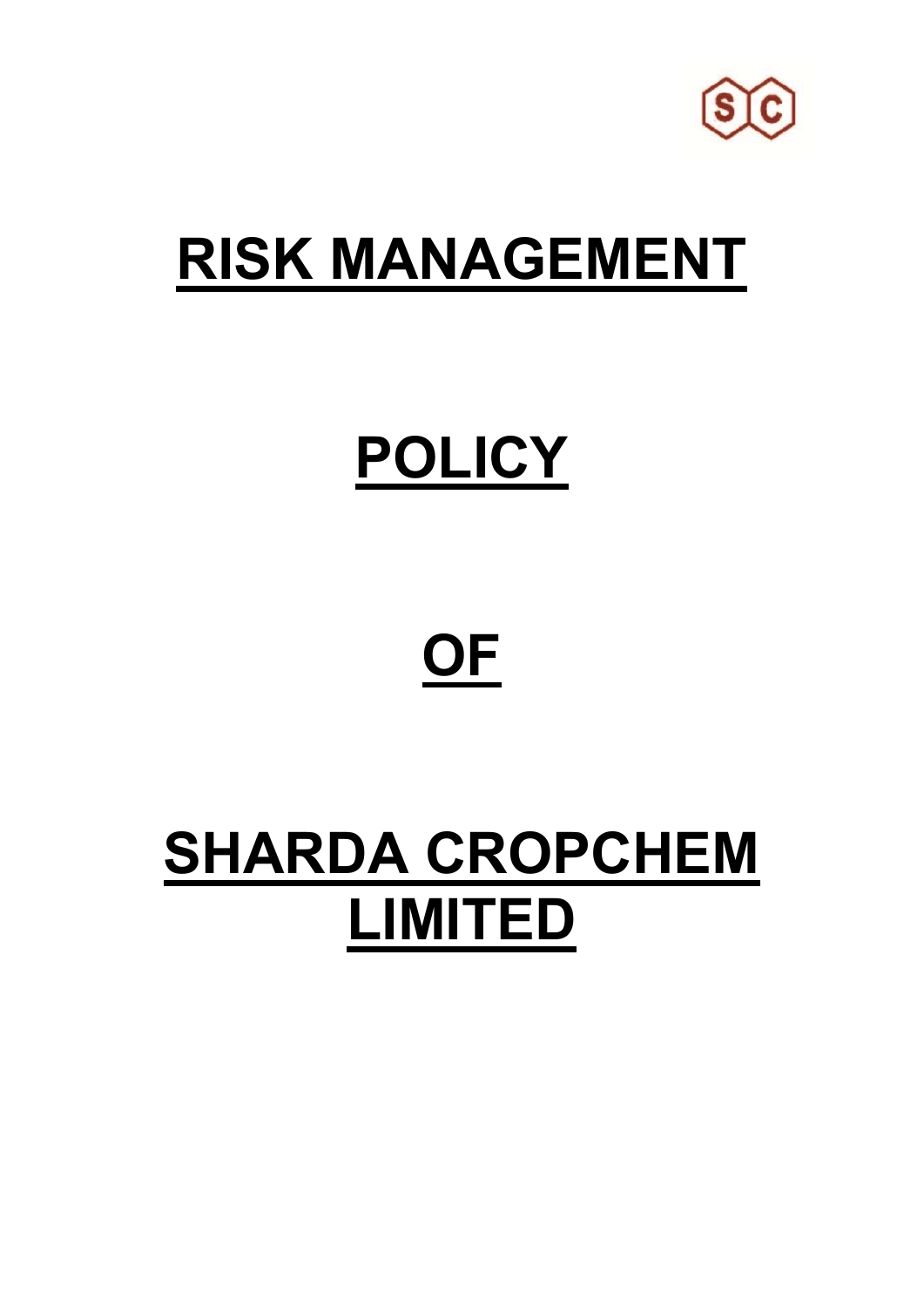

### *SHARDA CROPCHEM LIMITED*

#### *RISK MANAGEMENT POLICY:*

#### **1. Background:**

Risk management is attempting to identify and then manage threats that could severely impact or bring down the organization. Generally, this involves reviewing operations of the organization, identifying potential threats to the organization and the likelihood of their occurrence, and then taking appropriate actions to address the most likely threats. This policy has been updated in its Board Meeting dated 27<sup>th</sup> July, 2021.

This policy shall, overall, be governed by Companies Act 2013 and the SEBI Regulations as may be amended from time to time.

#### **2. Policy Objective:**

The objective of this policy is to ensure that the Board, its Audit Committee and its executive management should collectively identify the risks impacting the Company's business and document their process of risk identification, risk minimization, risk optimization as a part of a risk management policy or strategy.

#### **3. Risk Mitigation Strategy:**

The Company recognises that risk is an integral and unavoidable component of business and is committed to managing the risk in a proactive and effective manner. The Company believes that the Risk cannot be eliminated. However, it can be

- a. Assigned to another party, who is willing to take risk, say by buying an insurance policy or entering into a forward contract;
- b. Reduced, by having good internal controls;
- c. Avoided, by not entering into risky businesses;
- d. Retained, to either avoid the cost of trying to reduce risk or in anticipation of higher profits by taking on more risk, and;
- e. Shared, by following a middle path between retaining and assigning risk.

In today's challenging and competitive environment, strategies for mitigating inherent risks in accomplishing the growth plans of the Company are imperative. The common risks inter alia are: Regulations, competition, Business risk, Technology obsolescence, Investments, retention of talent and expansion of facilities.

Business risk, inter-alia, further includes financial risk, political risk, legal risk, etc. For managing Risk more efficiently the company would need to identify the risks that it faces in trying to achieve the objectives of the Company. Once these risks are identified, the risk manager would need to evaluate these risks to see which may have critical impact on the Company and which may not have significant impact to deserve further attention.

As a matter of policy, these risks are assessed and steps as appropriate are taken to mitigate the same.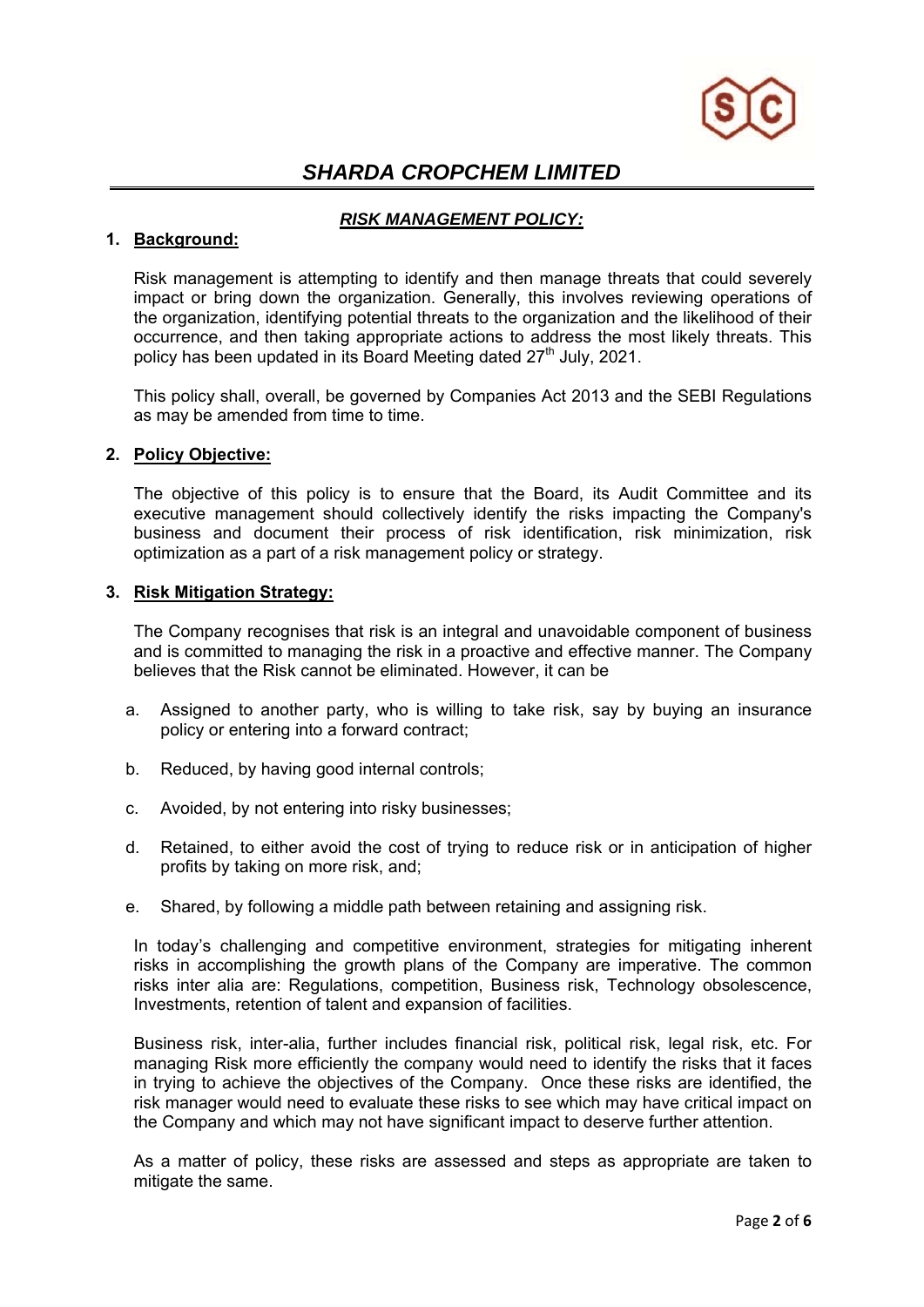

#### **4. Risk Management Framework:**

 Objectives must exist before management can identify potential events affecting their achievement. It ensures that management has in place a process to set objectives and that the chosen objectives support and align with the Company's mission and are consistent with its risk appetite.

The Objectives of the Company can be classified into:

#### **Strategic:**

- Organizational Growth;
- $\checkmark$  Comprehensive range of Products;
- $\checkmark$  Sustenance and Growth of Strong relationships with suppliers/contractors/subcontractors/regulatory authorities/customers/employees;
- $\checkmark$  Expanding our presence in existing markets and penetrating new geographic markets;
- $\checkmark$  Continuing to enhance our industry expertise;
- Enhance our capabilities through technology alliances and acquisitions.
- Enhance our business growth through research, innovation and creating new innovative products.

#### **Operations:**

- Consistent Revenue growth;
- $\checkmark$  Consistent profitability;<br> $\checkmark$  Effective and timely over
- Effective and timely execution of projects;
- Further develop Culture of Innovation;
- $\checkmark$  Effective and timely services/supplies to customers.

#### **Compliance:**

 $\checkmark$  Ensure stricter adherence to policies, procedures and laws/ rules/ regulations/ standards.

 The Company considers activities at all levels of the organization, viz., Enterprise level; Division level; Business Unit level; Subsidiary and Joint Venture level are considered in the risk management framework. All these components are interrelated and drive the Enterprise Wide Risk Management with focus on three key elements, viz.

- (1) Risk Assessment;
- (2) Risk Management;
- (3) Risk Monitoring

#### **5. Risk assessment:**

Risks are analysed, considering likelihood and impact, as a basis for determining how they should be managed. Risk Assessment consists of a detailed study of threats and vulnerability and resultant exposure to various risks. To meet the stated objectives,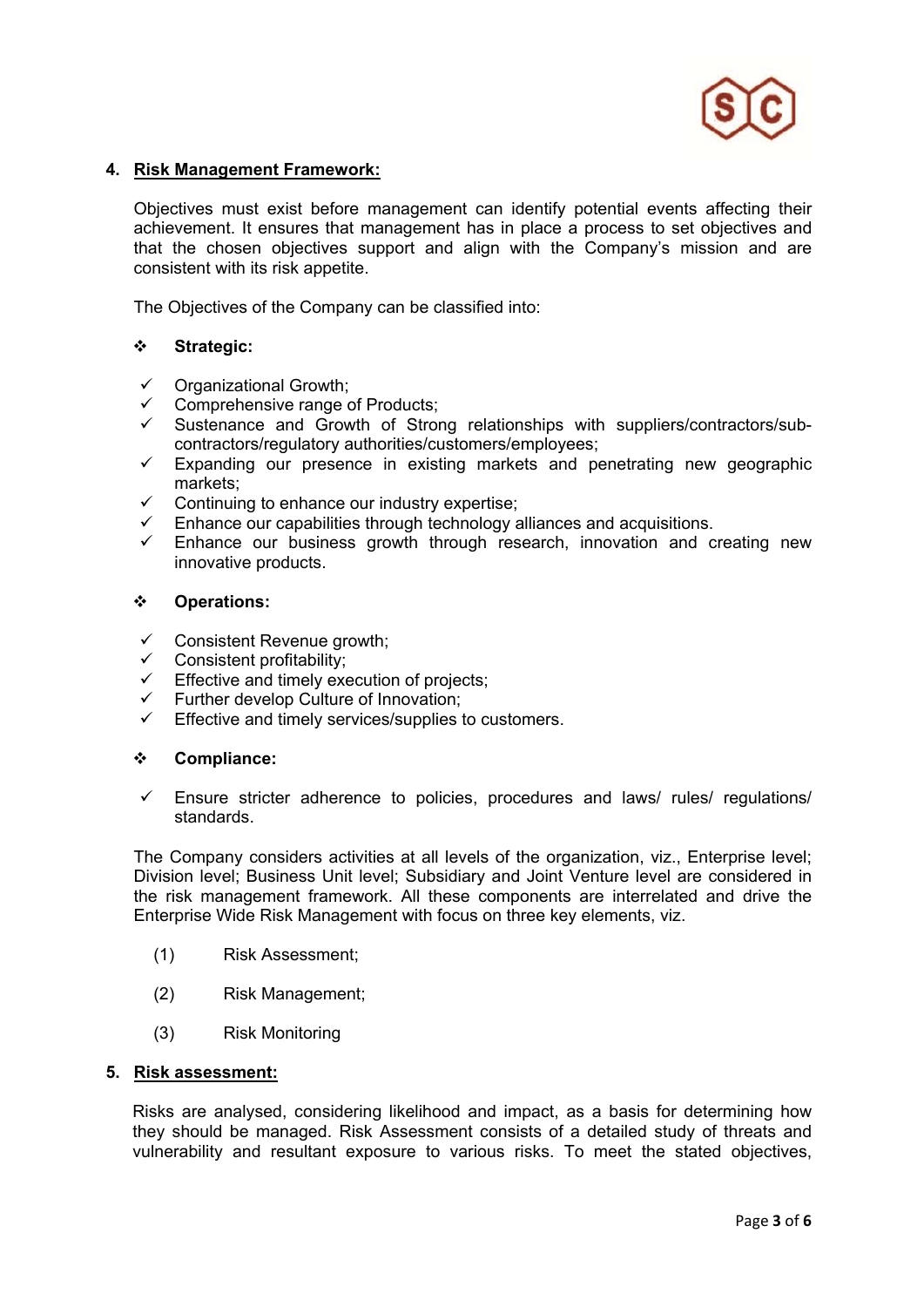

effective strategies for exploiting opportunities are to be evolved and as a part of this, key risks are identified and plans for managing the same are laid out.

#### **6. Risk management and risk monitoring:**

In the management of Risk the probability of risk assumption is estimated with available data and information and appropriate risk treatments worked out in the following areas:

- (i) Economic Environment and Market conditions;
- (ii) Fluctuations in Foreign Exchange;
- (iii) Political Environment;
- (iv) Competition;
- (v) Revenue Concentration;
- (vi) Inflation and Cost Structure;
- (vii) Technological Obsolescence;
- (viii) Financial Reporting Risks;
- (ix) Legal Risk;
- (x) Compliance with Local Laws;
- (xi) Project Management;
- (xii) Environmental Risk Management;
- (xiii) Human Resource Management.

#### **7. Risk Mitigation Measures Adopted by the Company:**

The Company has adopted the following measures to mitigate the risk arising out of Business Operation, Liquidity, Credit, Industry, Human Resource, Disaster, System, Legal, etc.

- $\checkmark$  The Company functions under a well-defined organization structure.
- $\checkmark$  Flow of information is well defined to avoid any conflict or communication gap between two or more Departments or Functions.
- $\checkmark$  Second level positions are created in each Department to continue the work without any interruption in case of non-availability of functional heads.
- $\checkmark$  Effective steps are being taken on a continuing basis taking various changing scenarios in the market.
- $\checkmark$  Proper financial planning is put in place with detailed Annual Business Plans discussed at appropriate levels within the organization.
- $\checkmark$  Annual and quarterly budgets are prepared and put up to management for detailed discussion and an analysis of the nature and quality of the assumptions, parameters etc.
- $\checkmark$  Exposures to Foreign Exchange transactions are supported by LCs and Bank guarantees and steps to protect undue fluctuations in rates etc.
- $\checkmark$  Systems put in place for assessment of creditworthiness of contractors/subcontractors/ dealers/vendors/customers.
- $\checkmark$  Provision for bad and doubtful debts made to arrive at correct financial position of the Company.
- $\checkmark$  Appropriate recovery management and follow up.
- $\checkmark$  Required materials are procured from different sources at competitive prices.
- $\checkmark$  Company has proper recruitment policy for recruitment of personnel at various levels in the organization.
- $\checkmark$  Proper appraisal system for revision of compensation on a periodical basis has been evolved and followed regularly.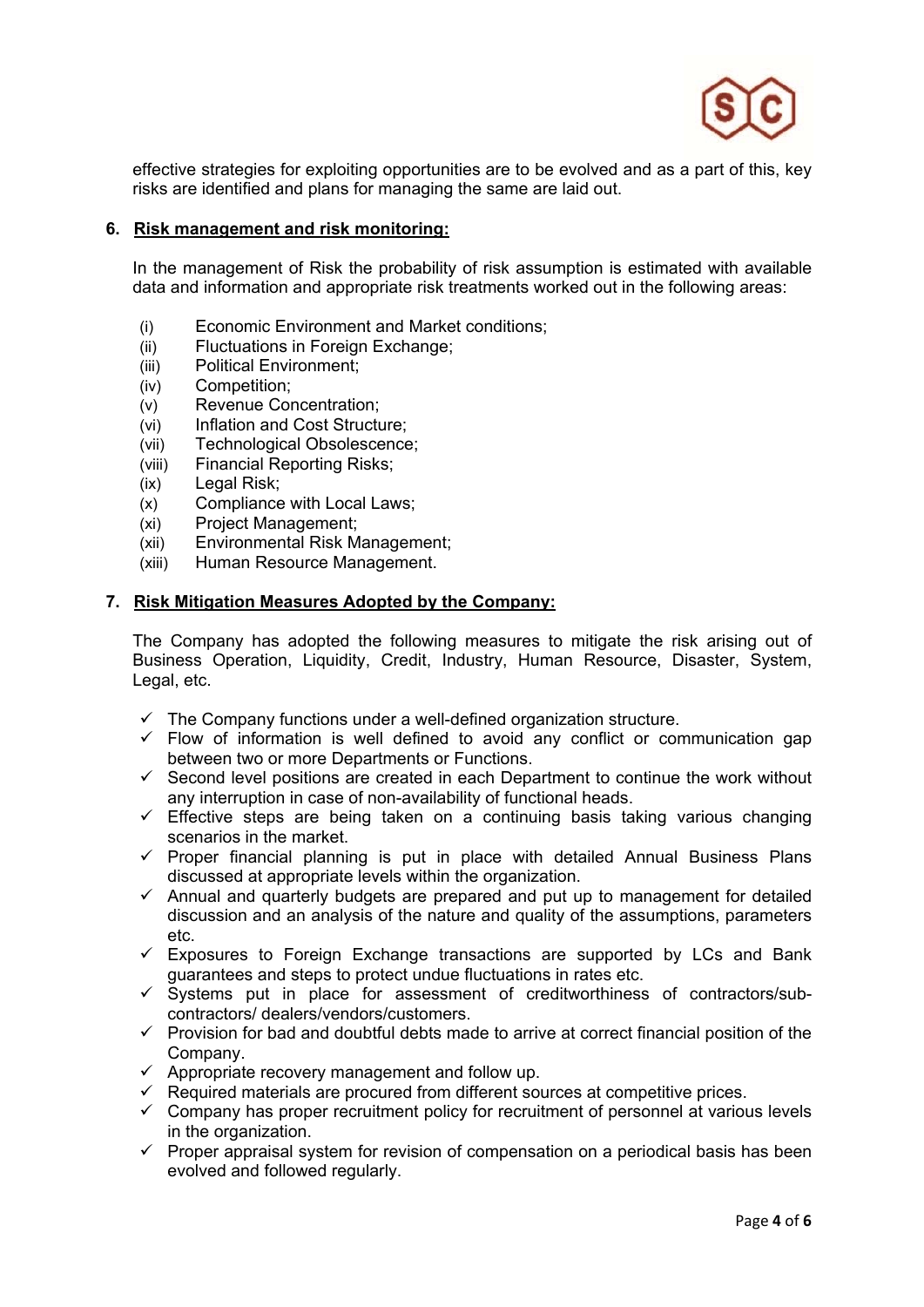

- $\checkmark$  The properties of the company are insured against natural risks, like fire, flood, earthquakes, etc. with periodical review of adequacy, rates and risks covered under professional advice.
- $\checkmark$  Employees of the Company are covered under ESI, EPF, etc., to serve the welfare of the workmen.
- $\checkmark$  IT department maintains repairs and upgrades the systems on a continuous basis with personnel who are trained in software and hardware.
- $\checkmark$  Password protection is provided at different levels to ensure data integrity.
- $\checkmark$  Licensed software is being used in the systems.
- $\checkmark$  The Company ensures "Data Security", by having access control/ restrictions.
- The Company chaused Bala Cooling, by naving access contract reservation. Legal retainers for different branches of legislation.
- $\checkmark$  Contracts are finalized as per the advice from legal professionals and Advocates.
- $\checkmark$  Insurance policies are audited to avoid any later disputes.
- $\checkmark$  Timely payment of insurance and full coverage of properties of the Company under insurance.
- $\checkmark$  Internal control systems for proper control on the operations of the Company and to detect any frauds.

#### **8. Committee:**

The Company has constituted Risk Management Committee as per Regulation 21 of SEBI (Listing Obligations and Disclosure Requirements) Regulations, 2015 as amended from time to time.

#### **GOVERNANCE**

#### **Roles & Responsibilities of the Committee will be as follows:**

- 1. To formulate a detailed risk management policy which shall include;
	- a. A framework for identification of internal and external risks specifically faced by the listed entity, in particular including financial, operational, sectoral, sustainability (particularly, ESG related risks), information, cyber security risks or any other risk as may be determined by the Committee.
	- b. Measures for risk mitigation including systems and processes for internal control of identified risks.
	- c. Business continuity plan.
- 2. To ensure that appropriate methodology, processes and systems are in place to monitor and evaluate risks associated with the business of the Company;
- 3. To monitor and oversee implementation of the risk management policy, including evaluating the adequacy of risk management systems;
- 4. To periodically review the risk management policy, at least once in two years, including by considering the changing industry dynamics and evolving complexity;